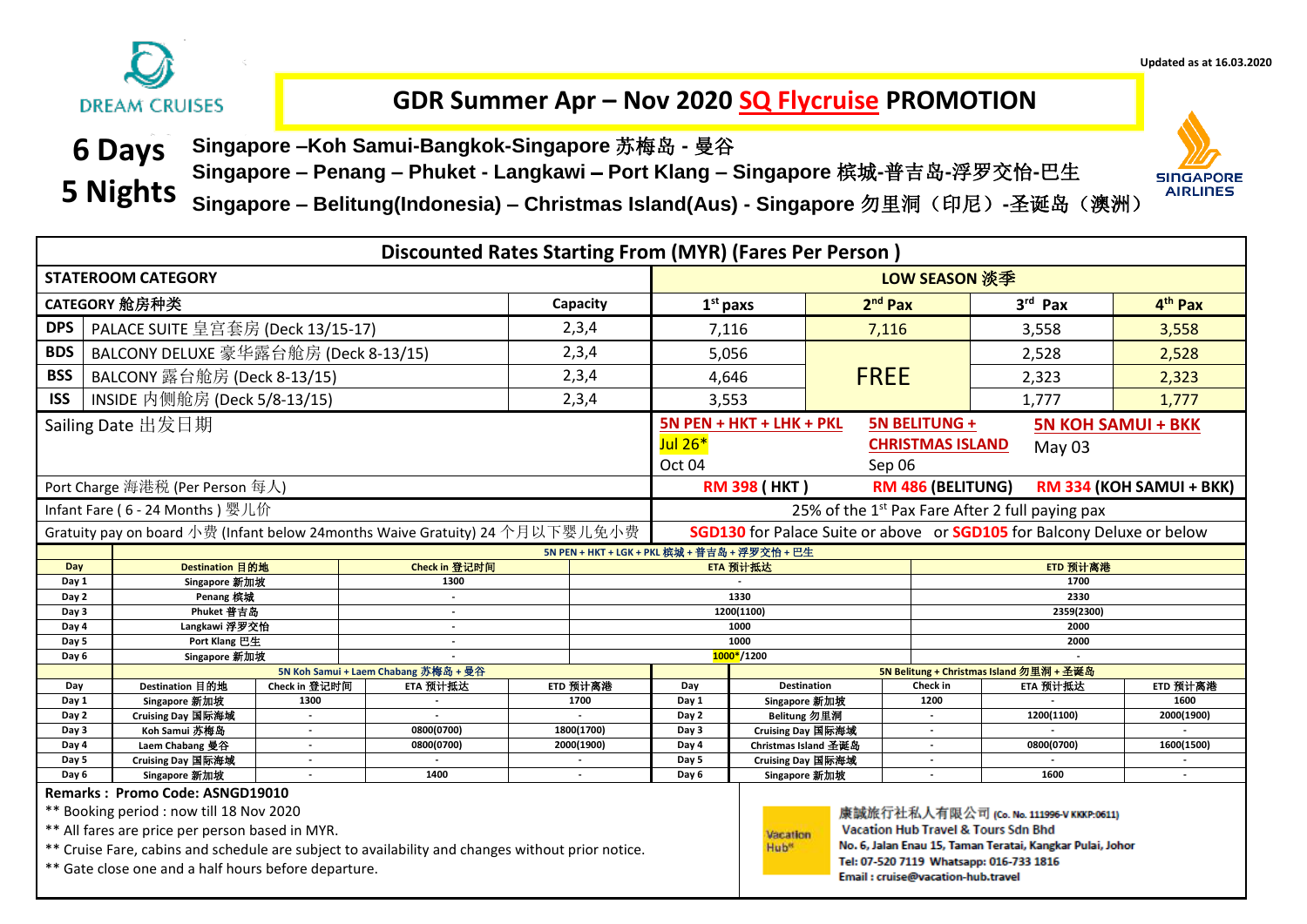**Updated as at 16.03.2020**

## **GDR Summer Apr – Nov 2020 SQ Flycruise PROMOTION**

**DREAM CRUISES 4 Days 3 Nights**

**Singapore – Penang - Phuket - Singapore** 槟城 **+** 普吉岛 **Singapore –Penang – Langkawi - Singapore** 槟城 **+** 浮罗交怡 **Singapore – Langkawi - Phuket - Singapore** 浮罗交怡 **+** 普吉岛



|                                                 | Discounted Rates Starting From (MYR) (Fares Per Person)                              |                 |                                  |                                     |                                                                              |                 |                                                                                     |                                                                           |                                                |                 |               |                     |  |
|-------------------------------------------------|--------------------------------------------------------------------------------------|-----------------|----------------------------------|-------------------------------------|------------------------------------------------------------------------------|-----------------|-------------------------------------------------------------------------------------|---------------------------------------------------------------------------|------------------------------------------------|-----------------|---------------|---------------------|--|
| <b>STATEROOM CATEGORY</b>                       |                                                                                      |                 |                                  |                                     |                                                                              |                 |                                                                                     | LOW SEASON 淡季                                                             |                                                |                 |               |                     |  |
|                                                 | CATEGORY 舱房种类                                                                        |                 |                                  |                                     |                                                                              | Capacity        | $1st$ paxs                                                                          |                                                                           | $2nd$ Pax                                      | $3rd$ Pax       |               | 4 <sup>th</sup> Pax |  |
| <b>DPS</b>                                      |                                                                                      |                 | PALACE SUITE 皇宫套房(Deck 13/15-17) |                                     |                                                                              | 2,3,4           | 4,737                                                                               |                                                                           | 4,737                                          | 2,,368          |               | 2,368               |  |
| <b>BDS</b>                                      |                                                                                      |                 |                                  | BALCONY DELUXE 豪华露台舱房(Deck 8-13/15) |                                                                              | 2,3,4           | 4,045                                                                               |                                                                           |                                                | 2,022           |               | 2,022               |  |
| <b>BSS</b>                                      |                                                                                      |                 | BALCONY 露台舱房(Deck 8-13/15)       |                                     |                                                                              | 2,3,4           | 3,771                                                                               |                                                                           | <b>FREE</b>                                    | 1,886           |               | 1,886               |  |
| <b>ISS</b>                                      |                                                                                      |                 | INSIDE 内侧舱房 (Deck 5/8-13/15)     |                                     |                                                                              | 2,3,4           | 2,514                                                                               |                                                                           |                                                | 1,257           |               | 1,257               |  |
|                                                 | Sailing Date 出发日期                                                                    |                 |                                  |                                     |                                                                              |                 | 3N LGK + HKT                                                                        |                                                                           | 3N PEN + HKT                                   |                 | 3N PEN + LGK  |                     |  |
|                                                 |                                                                                      |                 |                                  |                                     |                                                                              |                 | Aug 02, 30                                                                          |                                                                           | Jul 05, 12                                     | Jul 19          |               |                     |  |
|                                                 |                                                                                      |                 |                                  |                                     |                                                                              |                 | Sep 27                                                                              | Aug 23<br>Aug 16                                                          |                                                |                 |               |                     |  |
|                                                 |                                                                                      |                 |                                  |                                     |                                                                              |                 | Oct 25                                                                              | Sep 13<br>Sep 20                                                          |                                                |                 |               |                     |  |
|                                                 |                                                                                      |                 |                                  |                                     |                                                                              |                 | <b>Nov 08</b>                                                                       | Oct 18<br>Oct 11                                                          |                                                |                 |               |                     |  |
|                                                 |                                                                                      |                 |                                  |                                     |                                                                              |                 |                                                                                     |                                                                           |                                                |                 | <b>Nov 15</b> |                     |  |
|                                                 | Port Charge 海港税 (Per Person 每人)                                                      |                 |                                  |                                     |                                                                              |                 | <b>RM 234 (PEN + HKT)</b><br><b>RM 270 (LGK + HKT)</b><br><b>RM 276 (PEN + LGK)</b> |                                                                           |                                                |                 |               |                     |  |
|                                                 | Infant Fare (6 - 24 Months) 婴儿价                                                      |                 |                                  |                                     |                                                                              |                 | 25% of the 1 <sup>st</sup> Pax Fare After 2 full paying pax                         |                                                                           |                                                |                 |               |                     |  |
|                                                 |                                                                                      |                 |                                  |                                     | Gratuity pay on board 小费 (Infant below 24months Waive Gratuity) 24 个月以下婴儿免小费 |                 | <b>SGD78</b> for Palace Suite or above or <b>SGD63</b> for Balcony Deluxe or below  |                                                                           |                                                |                 |               |                     |  |
|                                                 |                                                                                      |                 | 3 Nights PENANG + PHUKET 槟城+普吉岛  |                                     |                                                                              |                 |                                                                                     | 3 Nights LANGKAWI + PHUKET 浮罗交怡+普吉岛<br>3 Nights PENANG + LANGKAWI 槟城+浮罗交怡 |                                                |                 |               |                     |  |
| Day                                             | <b>Destination</b>                                                                   | <b>Check in</b> | ETA 预计抵达                         | ETD 预计离港                            | <b>Destination</b>                                                           | <b>Check in</b> | ETA 预计抵达                                                                            | ETD 预计离港                                                                  | <b>Destination</b>                             | <b>Check in</b> | ETA 预计抵达      | ETD 预计离港            |  |
| Day 1                                           | Singapore 新加坡                                                                        | 1300            |                                  | 1700                                | Singapore 新加坡                                                                | 1300            |                                                                                     | 1700                                                                      | Singapore 新加坡                                  | 1300            |               | 1700                |  |
| Day 2                                           | Penang 槟城                                                                            |                 | 1300                             | 2100                                | Langkawi 浮罗交怡                                                                |                 | 1500                                                                                | 2300                                                                      | Penang 槟城                                      | $\sim$          | 1300          | 2230                |  |
| Day 3                                           | Phuket 普吉岛                                                                           |                 | 0800 (0700)                      | 1600 (1500)                         | Phuket 普吉岛                                                                   |                 | 0730 (0630)                                                                         | 1530 (1430)                                                               | Langkawi 浮罗交怡                                  |                 | 0700          | 1500                |  |
| Day 4                                           | Singapore 新加坡                                                                        |                 | 1800                             |                                     | Singapore 新加坡                                                                | ۰.              | 1800                                                                                |                                                                           | Singapore 新加坡                                  | $\sim$          | 1400          | $\sim$              |  |
|                                                 | Remarks: Promo Code: ASNGD19010                                                      |                 |                                  |                                     |                                                                              |                 |                                                                                     |                                                                           |                                                |                 |               |                     |  |
|                                                 | ** Booking period : now till 18 Nov 2020<br>康誠旅行社私人有限公司 (Co. No. 111996-V KKKP:0611) |                 |                                  |                                     |                                                                              |                 |                                                                                     |                                                                           |                                                |                 |               |                     |  |
| ** All fares are price per person based in MYR. |                                                                                      |                 |                                  |                                     |                                                                              |                 | Vacation                                                                            |                                                                           | <b>Vacation Hub Travel &amp; Tours Sdn Bhd</b> |                 |               |                     |  |

\*\* Cruise Fare, cabins and schedule are subject to availability and changes without prior notice.

\*\* Gate close one and a half hours before departure.



No. 6, Jalan Enau 15, Taman Teratai, Kangkar Pulai, Johor Tel: 07-520 7119 Whatsapp: 016-733 1816 Email: cruise@vacation-hub.travel

l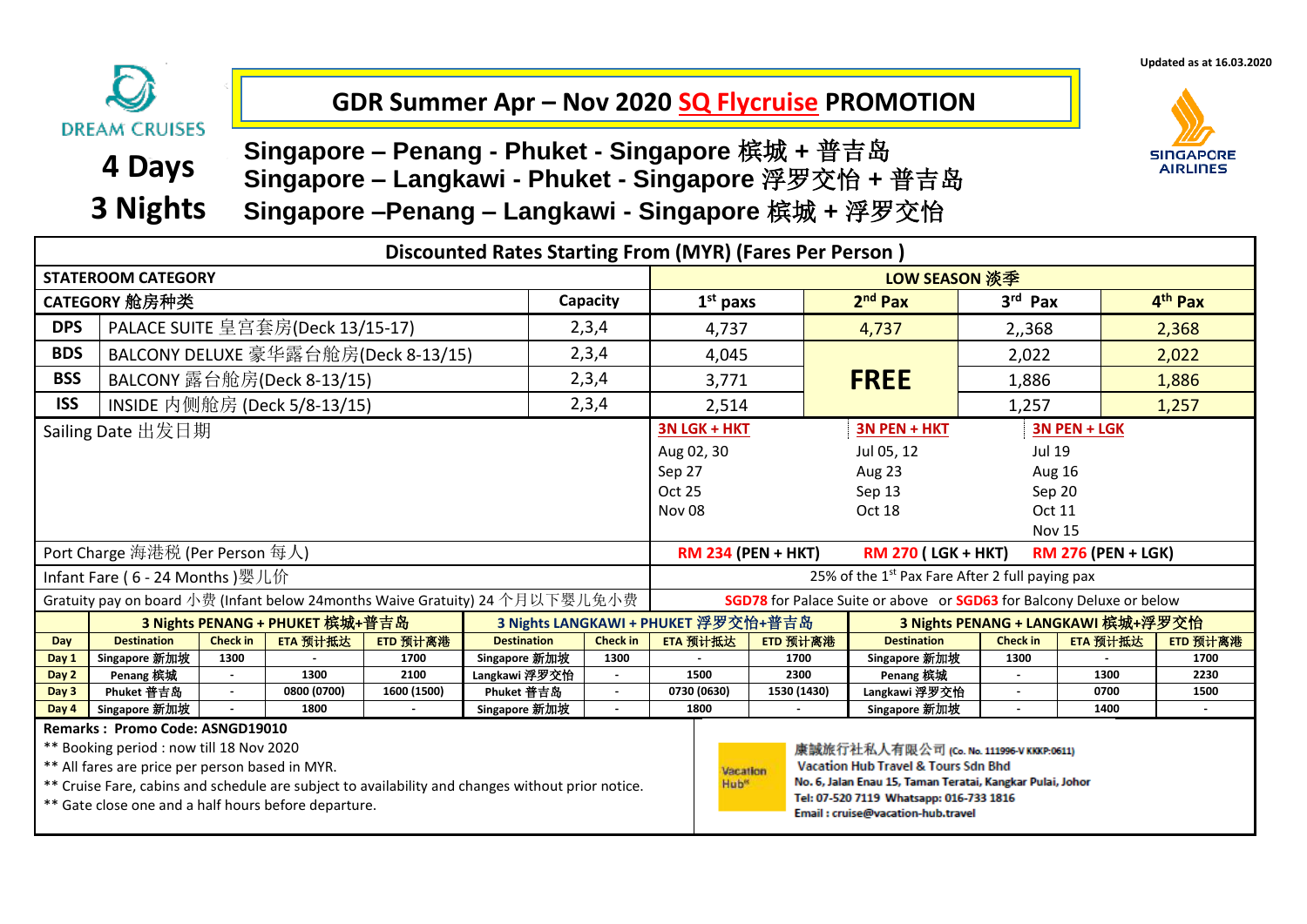

## **GDR Summer Apr – Nov 2020 SQ Flycruise PROMOTION**

## **Singapore - Phuket - Singapore** 普吉岛

**4 Days 3 Nights**



|                | <b>Discounted Rates Starting From (MYR) (Fares Per Person)</b>                                                                                                                                                                                                                                                                                                                                                                                                                                                                                                         |                 |          |               |                                                                                    |             |           |                     |  |  |
|----------------|------------------------------------------------------------------------------------------------------------------------------------------------------------------------------------------------------------------------------------------------------------------------------------------------------------------------------------------------------------------------------------------------------------------------------------------------------------------------------------------------------------------------------------------------------------------------|-----------------|----------|---------------|------------------------------------------------------------------------------------|-------------|-----------|---------------------|--|--|
|                | <b>STATEROOM CATEGORY</b>                                                                                                                                                                                                                                                                                                                                                                                                                                                                                                                                              |                 |          | LOW SEASON 淡季 |                                                                                    |             |           |                     |  |  |
|                | CATEGORY 舱房种类                                                                                                                                                                                                                                                                                                                                                                                                                                                                                                                                                          |                 | Capacity |               | $1st$ paxs                                                                         | $2nd$ Pax   | $3rd$ Pax | 4 <sup>th</sup> Pax |  |  |
| <b>DPS</b>     | PALACE SUITE 皇宫套房(Deck 13/15-17)                                                                                                                                                                                                                                                                                                                                                                                                                                                                                                                                       |                 | 2,3,4    |               | 4,737                                                                              | 4,737       | 2,,368    | 2,368               |  |  |
| <b>BDS</b>     | BALCONY DELUXE 豪华露台舱房(Deck 8-13/15)                                                                                                                                                                                                                                                                                                                                                                                                                                                                                                                                    |                 | 2,3,4    |               | 4,045                                                                              |             | 2,022     | 2,022               |  |  |
| <b>BSS</b>     | BALCONY 露台舱房(Deck 8-13/15)                                                                                                                                                                                                                                                                                                                                                                                                                                                                                                                                             |                 | 2,3,4    |               | 3,771                                                                              | <b>FREE</b> | 1,886     | 1,886               |  |  |
| <b>ISS</b>     | INSIDE 内侧舱房 (Deck 5/8-13/15)                                                                                                                                                                                                                                                                                                                                                                                                                                                                                                                                           |                 | 2,3,4    |               | 2,514                                                                              |             | 1,257     | 1,257               |  |  |
|                | Sailing Date 出发日期<br>Port Charge 海港税 (Per Person 每人)                                                                                                                                                                                                                                                                                                                                                                                                                                                                                                                   |                 |          |               | <b>3N PHUKET</b><br>May 10, 17<br><b>Jun 28</b><br><b>RM 234</b>                   |             |           |                     |  |  |
|                | Infant Fare (6 - 24 Months) 婴儿价                                                                                                                                                                                                                                                                                                                                                                                                                                                                                                                                        |                 |          |               | 25% of the 1 <sup>st</sup> Pax Fare After 2 full paying pax                        |             |           |                     |  |  |
|                | Gratuity pay on board 小费 (Infant below 24months Waive Gratuity) 24 个月以下婴儿免小费                                                                                                                                                                                                                                                                                                                                                                                                                                                                                           |                 |          |               | <b>SGD78</b> for Palace Suite or above or <b>SGD63</b> for Balcony Deluxe or below |             |           |                     |  |  |
|                |                                                                                                                                                                                                                                                                                                                                                                                                                                                                                                                                                                        |                 |          |               | 3 Nights PHUKET 普吉岛                                                                |             |           |                     |  |  |
| Day            | <b>Destination</b>                                                                                                                                                                                                                                                                                                                                                                                                                                                                                                                                                     | <b>Check in</b> |          |               | ETA 预计抵达<br>ETD 预计离港                                                               |             |           |                     |  |  |
| Day 1          | Singapore 新加坡                                                                                                                                                                                                                                                                                                                                                                                                                                                                                                                                                          | 1200            |          |               | 1500                                                                               |             |           |                     |  |  |
| Day 2<br>Day 3 | Phuket 普吉岛<br>Phuket 普吉岛                                                                                                                                                                                                                                                                                                                                                                                                                                                                                                                                               | $\sim$          |          |               | 1800 (1700)                                                                        |             |           | 1200 (1100)         |  |  |
| Day 4          | Singapore 新加坡                                                                                                                                                                                                                                                                                                                                                                                                                                                                                                                                                          |                 |          |               | 1400                                                                               |             |           |                     |  |  |
|                | Remarks: Promo Code: ASNGD19010<br>** Booking period : now till 18 Nov 2020<br>康誠旅行社私人有限公司 (Co. No. 111996-V KKKP:0611)<br>** All fares are price per person based in MYR.<br><b>Vacation Hub Travel &amp; Tours Sdn Bhd</b><br>Vacation<br>No. 6, Jalan Enau 15, Taman Teratai, Kangkar Pulai, Johor<br>** Cruise Fare, cabins and schedule are subject to availability and changes without prior notice.<br>Hub <sup>®</sup><br>Tel: 07-520 7119 Whatsapp: 016-733 1816<br>** Gate close one and a half hours before departure.<br>Email: cruise@vacation-hub.travel |                 |          |               |                                                                                    |             |           |                     |  |  |

**Updated as at 16.03.2020**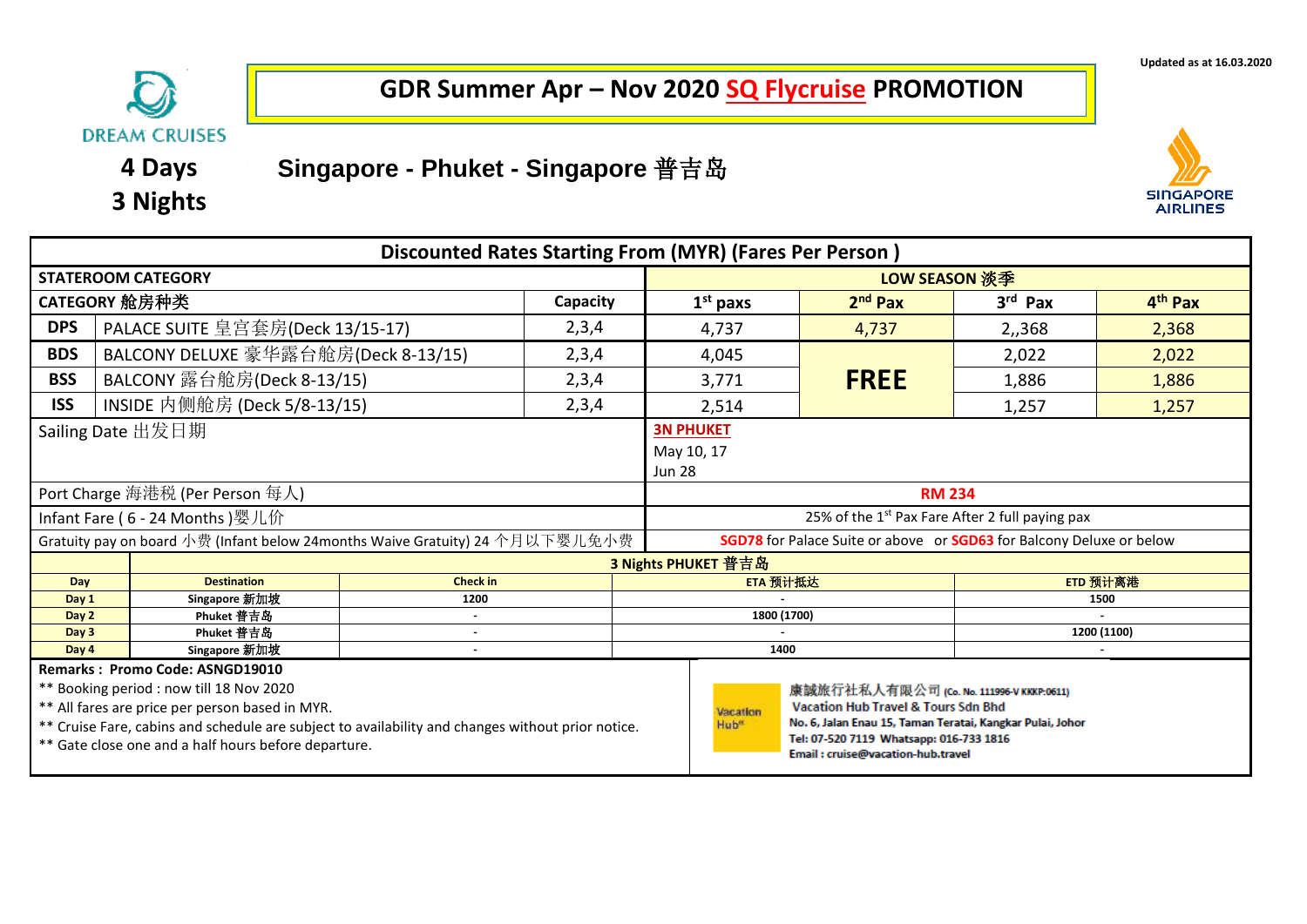

## **GDR Summer Apr – Nov 2020 SQ Flycruise PROMOTION**

- **3 Days 2 Nights**
- **Singapore –PORT DICKSON - Singapore** 波德申
- **Singapore – PORT KLANG - Singapore** 巴生
- **Singapore – BINTAN - Singapore** 民丹岛(印尼)



|                                                                                                                                                                                                                                                                                                    | <b>Discounted Rates Starting From (MYR) (Fares Per Person)</b>   |                     |          |            |                 |                 |                                                                                   |                                   |                                                                                                                                                                                                    |                  |                         |             |  |
|----------------------------------------------------------------------------------------------------------------------------------------------------------------------------------------------------------------------------------------------------------------------------------------------------|------------------------------------------------------------------|---------------------|----------|------------|-----------------|-----------------|-----------------------------------------------------------------------------------|-----------------------------------|----------------------------------------------------------------------------------------------------------------------------------------------------------------------------------------------------|------------------|-------------------------|-------------|--|
|                                                                                                                                                                                                                                                                                                    | <b>STATEROOM CATEGORY</b>                                        |                     |          |            |                 |                 |                                                                                   |                                   | LOW SEASON 淡季                                                                                                                                                                                      |                  |                         |             |  |
| Capacity<br>CATEGORY 舱房种类                                                                                                                                                                                                                                                                          |                                                                  |                     |          |            |                 |                 | $1st$ pax                                                                         |                                   | $2nd$ Pax                                                                                                                                                                                          | $3rd$ Pax        |                         | $4th$ Pax   |  |
| <b>DPS</b>                                                                                                                                                                                                                                                                                         | PALACE SUITE 皇宫套房(Deck 13/15-17)                                 |                     |          |            | 2,3,4           |                 | 2,842                                                                             |                                   | 2,842                                                                                                                                                                                              | 1,421            |                         | 1,421       |  |
| <b>BDS</b>                                                                                                                                                                                                                                                                                         | BALCONY DELUXE 豪华露台舱房(Deck 8-13/15)                              |                     |          |            | 2,3,4           |                 | 2,214                                                                             |                                   |                                                                                                                                                                                                    | 1,107            |                         | 1,107       |  |
| <b>BSS</b>                                                                                                                                                                                                                                                                                         | BALCONY 露台舱房(Deck 8-13/15)                                       |                     |          |            | 2,3,4           |                 | 1,941                                                                             |                                   | <b>FREE</b>                                                                                                                                                                                        | 970              |                         | 970         |  |
| <b>ISS</b>                                                                                                                                                                                                                                                                                         | INSIDE 内侧舱房 (Deck 5/8-13/15)                                     |                     |          |            | 2,3,4           |                 | 1,394                                                                             |                                   |                                                                                                                                                                                                    | 697              |                         | 697         |  |
|                                                                                                                                                                                                                                                                                                    | Sailing Date 出发日期                                                |                     |          |            |                 |                 | <b>2N PORT DICKSON</b>                                                            |                                   | <b>2N PORT KLANG</b>                                                                                                                                                                               |                  | <b>2N BINTAN</b>        |             |  |
|                                                                                                                                                                                                                                                                                                    |                                                                  |                     |          |            |                 |                 | Jul 08, 15, 22 <sup>*</sup>                                                       |                                   | <b>Jul 01</b>                                                                                                                                                                                      |                  | May 13, 20 <sup>*</sup> |             |  |
|                                                                                                                                                                                                                                                                                                    |                                                                  |                     |          |            |                 |                 | Aug 05, 19 <sup>*</sup>                                                           |                                   | Aug 26                                                                                                                                                                                             |                  |                         |             |  |
|                                                                                                                                                                                                                                                                                                    |                                                                  |                     |          |            |                 |                 | Sep 02, 16, 23 <sup>*</sup>                                                       |                                   | Sep 30                                                                                                                                                                                             |                  |                         |             |  |
|                                                                                                                                                                                                                                                                                                    |                                                                  |                     |          |            |                 |                 | Oct $14$ <sup>*</sup> ,21<br>Oct 28                                               |                                   |                                                                                                                                                                                                    |                  |                         |             |  |
|                                                                                                                                                                                                                                                                                                    |                                                                  |                     |          |            |                 |                 | Nov 18 <sup>*</sup><br>Nov 04, 11                                                 |                                   |                                                                                                                                                                                                    |                  |                         |             |  |
|                                                                                                                                                                                                                                                                                                    | Port Charge 海港税 (Per Person 每人)                                  |                     |          |            |                 |                 | <b>RM 206 (Port Dickson)</b><br>RM 234 (Port Klang)<br>RM 206 (Port Dickson)      |                                   |                                                                                                                                                                                                    |                  |                         |             |  |
|                                                                                                                                                                                                                                                                                                    | Infant Fare (6 - 24 Months)婴儿价                                   |                     |          |            |                 |                 | 25% of the 1 <sup>st</sup> Pax Fare After 2 full paying pax                       |                                   |                                                                                                                                                                                                    |                  |                         |             |  |
|                                                                                                                                                                                                                                                                                                    | Gratuity pay on board 小费 (Infant below 24 months Waive Gratuity) |                     |          |            |                 |                 | <b>SGD52</b> for Palace Suite or above ; <b>SGD42</b> for Balcony Deluxe or below |                                   |                                                                                                                                                                                                    |                  |                         |             |  |
|                                                                                                                                                                                                                                                                                                    | 24个月以下婴儿免小费                                                      |                     |          |            |                 |                 |                                                                                   |                                   |                                                                                                                                                                                                    |                  |                         |             |  |
|                                                                                                                                                                                                                                                                                                    |                                                                  | 2N PORT DICKSON 波德申 |          |            |                 |                 | 2N PORT KLANG 巴生<br>2N BINTAN 民丹岛 (印尼)                                            |                                   |                                                                                                                                                                                                    |                  |                         |             |  |
| Day                                                                                                                                                                                                                                                                                                | Destination 目的地                                                  | <b>Check in</b>     | ETA 预计抵达 | ETD 预计离港   | Destination 目的地 | <b>Check in</b> | ETA 预计抵达                                                                          | ETD 预计离港                          | Destination 目的地                                                                                                                                                                                    | <b>Check in</b>  | ETA 预计抵达                | ETD 预计离港    |  |
| Day 1                                                                                                                                                                                                                                                                                              | Singapore 新加坡                                                    | 1700*/2000          |          | 2100*/2359 | Singapore 新加坡   | 1700*/2000      |                                                                                   | 2100*/2359                        | Singapore 新加坡                                                                                                                                                                                      | 1700             |                         | 2100        |  |
| Day 2                                                                                                                                                                                                                                                                                              | Port Dickson 波德申                                                 |                     | 1000     | 2100       | Port Klang 巴生   | $\sim$          | 1200<br>1200                                                                      | 2300                              | Bintan 民丹岛                                                                                                                                                                                         | $\sim$<br>$\sim$ | 1000 (0900)<br>1200     | 2200 (2100) |  |
| Singapore 新加坡<br>Singapore 新加坡<br>Day 3<br>1200                                                                                                                                                                                                                                                    |                                                                  |                     |          |            |                 |                 |                                                                                   |                                   | Singapore 新加坡                                                                                                                                                                                      |                  |                         |             |  |
| <b>Remarks: Promo Code: ASNGD19010</b><br>** Booking period : now till 18 Nov 2020<br>** All fares are price per person based in MYR.<br>** Cruise Fare, cabins and schedule are subject to availability and changes without prior notice.<br>** Gate close one and a half hours before departure. |                                                                  |                     |          |            |                 |                 | Vacation<br>Hub <sup>®</sup>                                                      | Email: cruise@vacation-hub.travel | 康誠旅行社私人有限公司 (Co. No. 111996-V KKKP:0611)<br><b>Vacation Hub Travel &amp; Tours Sdn Bhd</b><br>No. 6, Jalan Enau 15, Taman Teratai, Kangkar Pulai, Johor<br>Tel: 07-520 7119 Whatsapp: 016-733 1816 |                  |                         |             |  |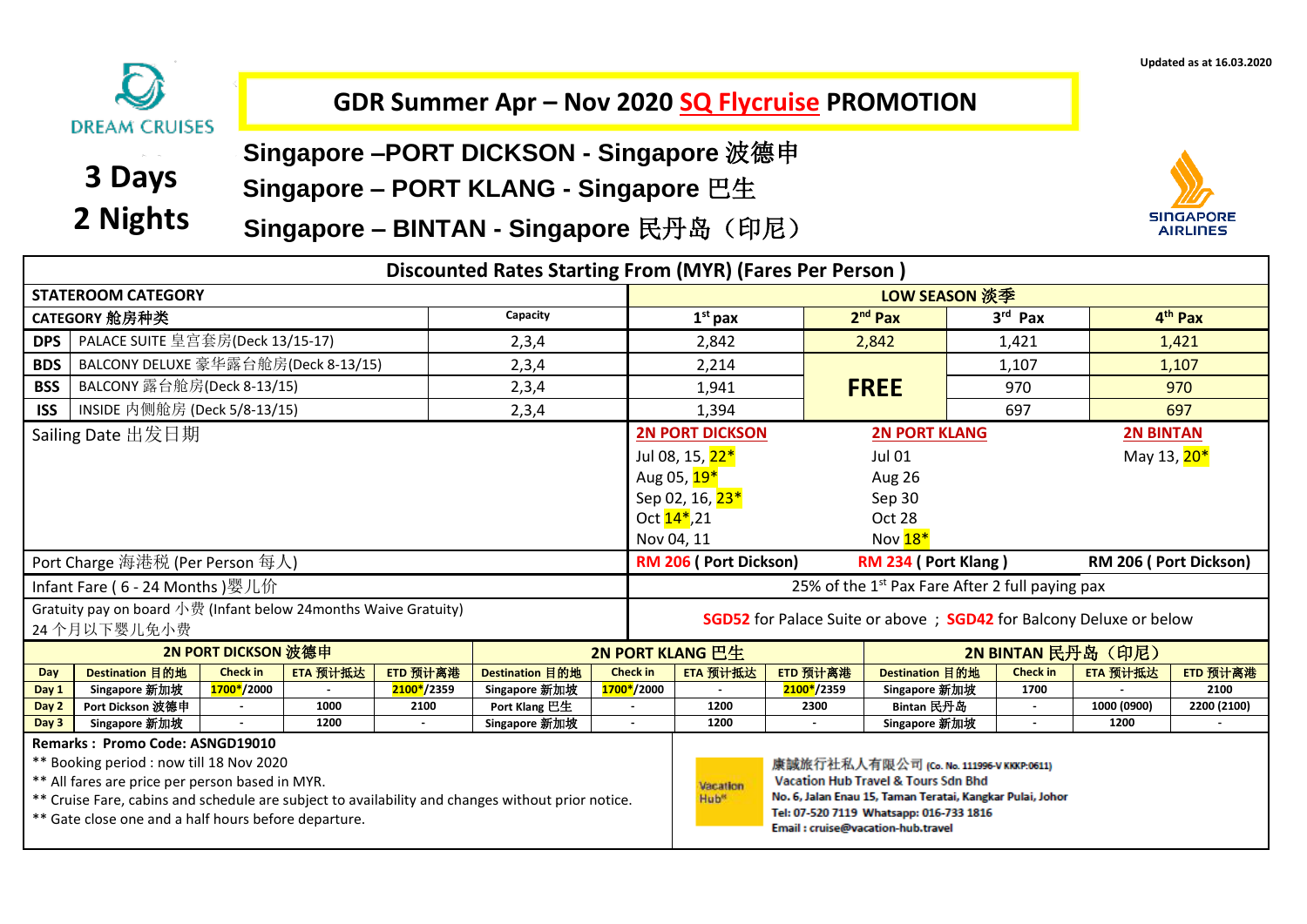

**Updated as at 16.03.2020**



# **3 Days**

## **<sup>2</sup> Nights Singapore – BINTAN - Singapore** 民丹岛(印尼)

|                                                                                                                                                                                                                                                                                             | Discounted Rates Starting From (MYR) (Fares Per Person) |                         |                    |             |                                                                                  |                                                                                                                                                                |                                                                                                                                                                                                                                         |                 |                     |  |  |
|---------------------------------------------------------------------------------------------------------------------------------------------------------------------------------------------------------------------------------------------------------------------------------------------|---------------------------------------------------------|-------------------------|--------------------|-------------|----------------------------------------------------------------------------------|----------------------------------------------------------------------------------------------------------------------------------------------------------------|-----------------------------------------------------------------------------------------------------------------------------------------------------------------------------------------------------------------------------------------|-----------------|---------------------|--|--|
|                                                                                                                                                                                                                                                                                             | <b>STATEROOM CATEGORY</b>                               |                         |                    |             |                                                                                  | LOW SEASON 淡季                                                                                                                                                  |                                                                                                                                                                                                                                         |                 |                     |  |  |
|                                                                                                                                                                                                                                                                                             | CATEGORY 舱房种类                                           |                         |                    | Capacity    |                                                                                  | $1st$ paxs                                                                                                                                                     | $2nd$ Pax                                                                                                                                                                                                                               | 3rd Pax         | 4 <sup>th</sup> Pax |  |  |
| <b>DPS</b>                                                                                                                                                                                                                                                                                  | PALACE SUITE 皇宫套房(Deck 13/15-17)                        |                         |                    | 2,3,4       |                                                                                  | 3,328                                                                                                                                                          | 3,328                                                                                                                                                                                                                                   | 1,664           | 1,664               |  |  |
| <b>BDS</b>                                                                                                                                                                                                                                                                                  | BALCONY DELUXE 豪华露台舱房(Deck 8-13/15)                     |                         |                    | 2,3,4       |                                                                                  | 2,078                                                                                                                                                          | 2,078                                                                                                                                                                                                                                   | 1,039           | 1,039               |  |  |
| <b>BSS</b>                                                                                                                                                                                                                                                                                  | BALCONY 露台舱房(Deck 8-13/15)                              |                         |                    | 2,3,4       |                                                                                  | 1,946                                                                                                                                                          | 1,946                                                                                                                                                                                                                                   | 973             | 973                 |  |  |
| <b>ISS</b>                                                                                                                                                                                                                                                                                  | INSIDE 内侧舱房 (Deck 5/8-13/15)                            |                         |                    | 2,3,4       |                                                                                  | 1,268                                                                                                                                                          | 1,268                                                                                                                                                                                                                                   | 634             | 634                 |  |  |
| Sailing Date 出发日期                                                                                                                                                                                                                                                                           |                                                         |                         |                    |             |                                                                                  | <b>2N BINTAN</b><br><b>2N HIGHSEAS</b><br>Oct 02, 09, 16, 23, 30<br>Jul 03, 10, 17, 24, 31<br>May 01, 15<br>Aug 14, 21, 28<br>Nov 06, 13<br>Sep 04, 11, 18, 25 |                                                                                                                                                                                                                                         |                 |                     |  |  |
|                                                                                                                                                                                                                                                                                             | Port Charge 海港税 (Per Person 每人)                         |                         |                    |             | <b>RM 228 (Bintan)</b><br>RM 182 (Highseas)                                      |                                                                                                                                                                |                                                                                                                                                                                                                                         |                 |                     |  |  |
|                                                                                                                                                                                                                                                                                             | Infant Fare (6 - 24 Months) 婴儿价                         |                         |                    |             | 25% of the 1 <sup>st</sup> Pax Fare After 2 full paying pax                      |                                                                                                                                                                |                                                                                                                                                                                                                                         |                 |                     |  |  |
| Gratuity pay on board 小费 (Infant below 24 months Waive Gratuity)<br>24个月以下婴儿免小费                                                                                                                                                                                                             |                                                         |                         |                    |             | <b>SGD52</b> for Palace Suite or above; <b>SGD42</b> for Balcony Deluxe or below |                                                                                                                                                                |                                                                                                                                                                                                                                         |                 |                     |  |  |
|                                                                                                                                                                                                                                                                                             |                                                         |                         | 2N BINTAN 民丹岛 (印尼) |             | 2N HIGHSEAS 国际海域                                                                 |                                                                                                                                                                |                                                                                                                                                                                                                                         |                 |                     |  |  |
| Day                                                                                                                                                                                                                                                                                         | Destination 目的地                                         | <b>Check in</b><br>登记时间 | ETA 预计抵达           | ETD 预计离港    | Day                                                                              | Destination 目的地                                                                                                                                                | Check in 登记时间                                                                                                                                                                                                                           | <b>ETA 预计抵达</b> | ETD 预计离港            |  |  |
| Day 1                                                                                                                                                                                                                                                                                       | Singapore 新加坡                                           | 1700                    | $\sim$             | 2100        | Day 1                                                                            | Singapore 新加坡                                                                                                                                                  | 1700                                                                                                                                                                                                                                    | $\sim$          | 2100                |  |  |
| Day 2                                                                                                                                                                                                                                                                                       | Bintan 民丹岛                                              |                         | 0800 (0700)        | 2200 (2100) | Day 2                                                                            | Highseas 国际海域                                                                                                                                                  |                                                                                                                                                                                                                                         |                 |                     |  |  |
| Day 3                                                                                                                                                                                                                                                                                       | Singapore 新加坡                                           |                         | 1000               |             | Day 3                                                                            | Singapore 新加坡                                                                                                                                                  | $\blacksquare$                                                                                                                                                                                                                          | 1200            |                     |  |  |
| Remarks: Promo Code: ASNGD19010<br>** Booking period : now till 18 Nov 2020<br>** All fares are price per person based in MYR.<br>** Cruise Fare, cabins and schedule are subject to availability and changes without prior notice.<br>** Gate close one and a half hours before departure. |                                                         |                         |                    |             |                                                                                  | Vacation<br>Hub <sup>®</sup>                                                                                                                                   | 康誠旅行社私人有限公司 (Co. No. 111996-V KKKP:0611)<br><b>Vacation Hub Travel &amp; Tours Sdn Bhd</b><br>No. 6, Jalan Enau 15, Taman Teratai, Kangkar Pulai, Johor<br>Tel: 07-520 7119 Whatsapp: 016-733 1816<br>Email: cruise@vacation-hub.travel |                 |                     |  |  |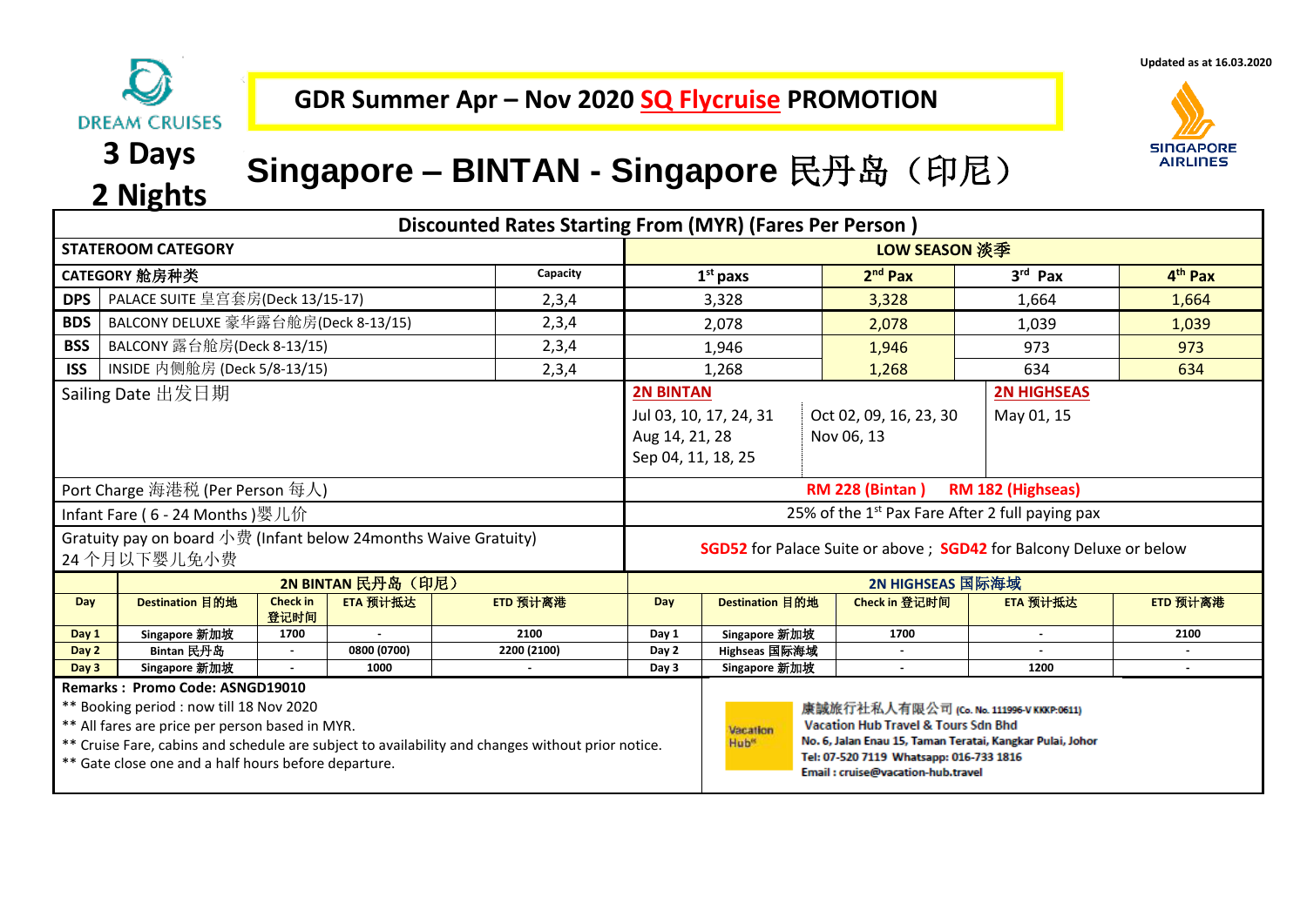#### Port Information

**SINGAPORE** Marina Bay Cruise Centre



Port Klang, Boustead Cruise Centre, Address : Persiaran Pelabuhan Barat, Pulau Indah, 42009 Port Klang



**PENANG** Swettenham Port No 1, Persiaran King Edward, 10300, Penang



**Belitung Island (Indonesia) Port : TBA**



**Christmas Island (Australia) Port : TBA**



Ko Samui (Thailand) Nathon Jetty Moo 3 Tambol Angthong, Ampjor Ko Samui, Surathani, Thailand



Leam Chabang ( Bangkok ) Port : 288 Moo 3, Laem Chabang Port road, Thungsukhla, Sriracha, Chonburi 20230



**PHUKET** 

**DEEP SEA PORT** 

Address : Mueang Phuket, Mueang Phuket District, Phuket 83000, Thailand **PATONG BAY PIER** (Located in front Avantika Boutique Hotel)

Address : Thaweewong Road, Patong Beach, T Patong Kathu, Phuket, Thailand

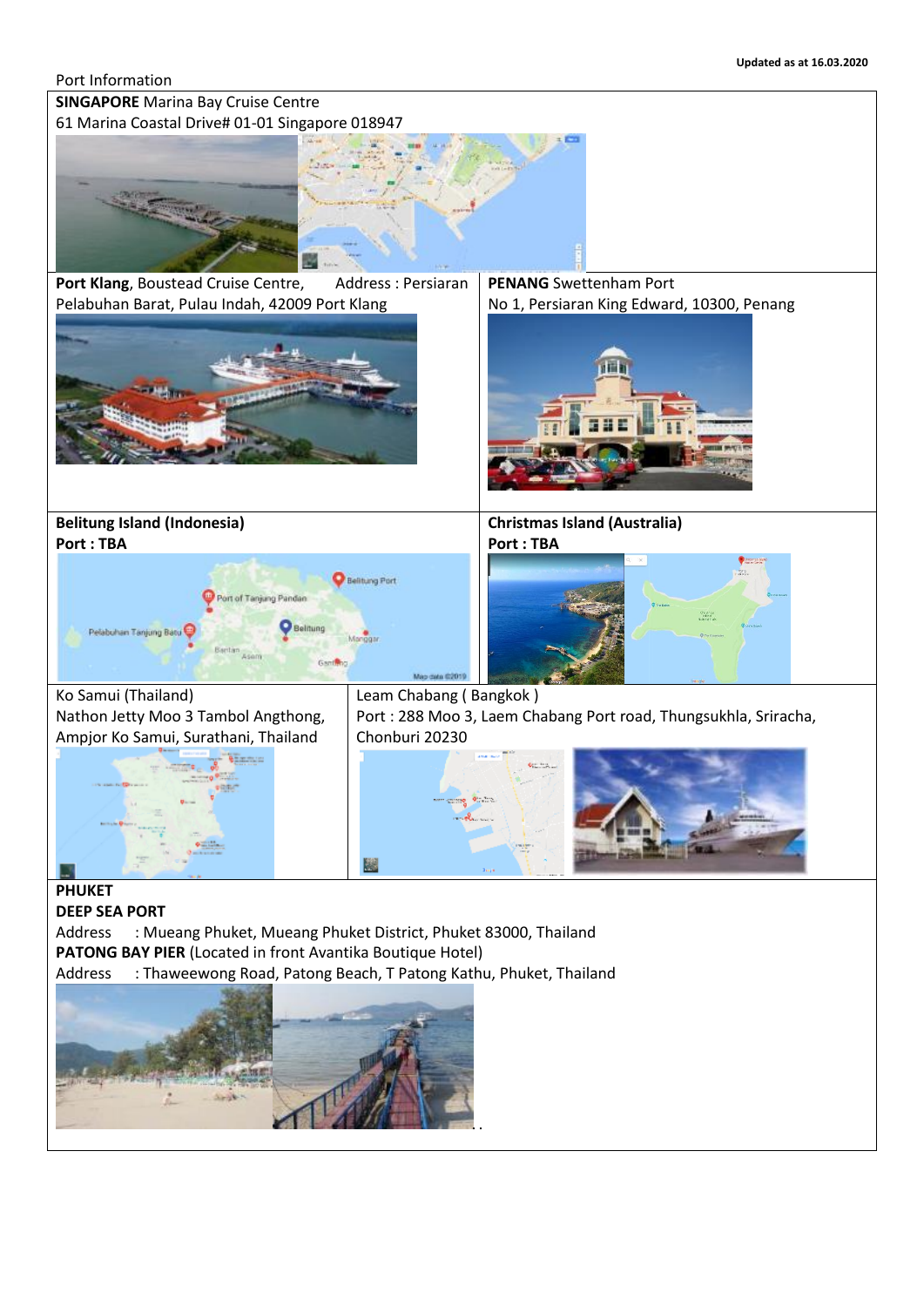**Updated as at 16.03.2020**



Virtual Tour, Click here [http://vr.dreamcruiseline.com](http://vr.dreamcruiseline.com/)